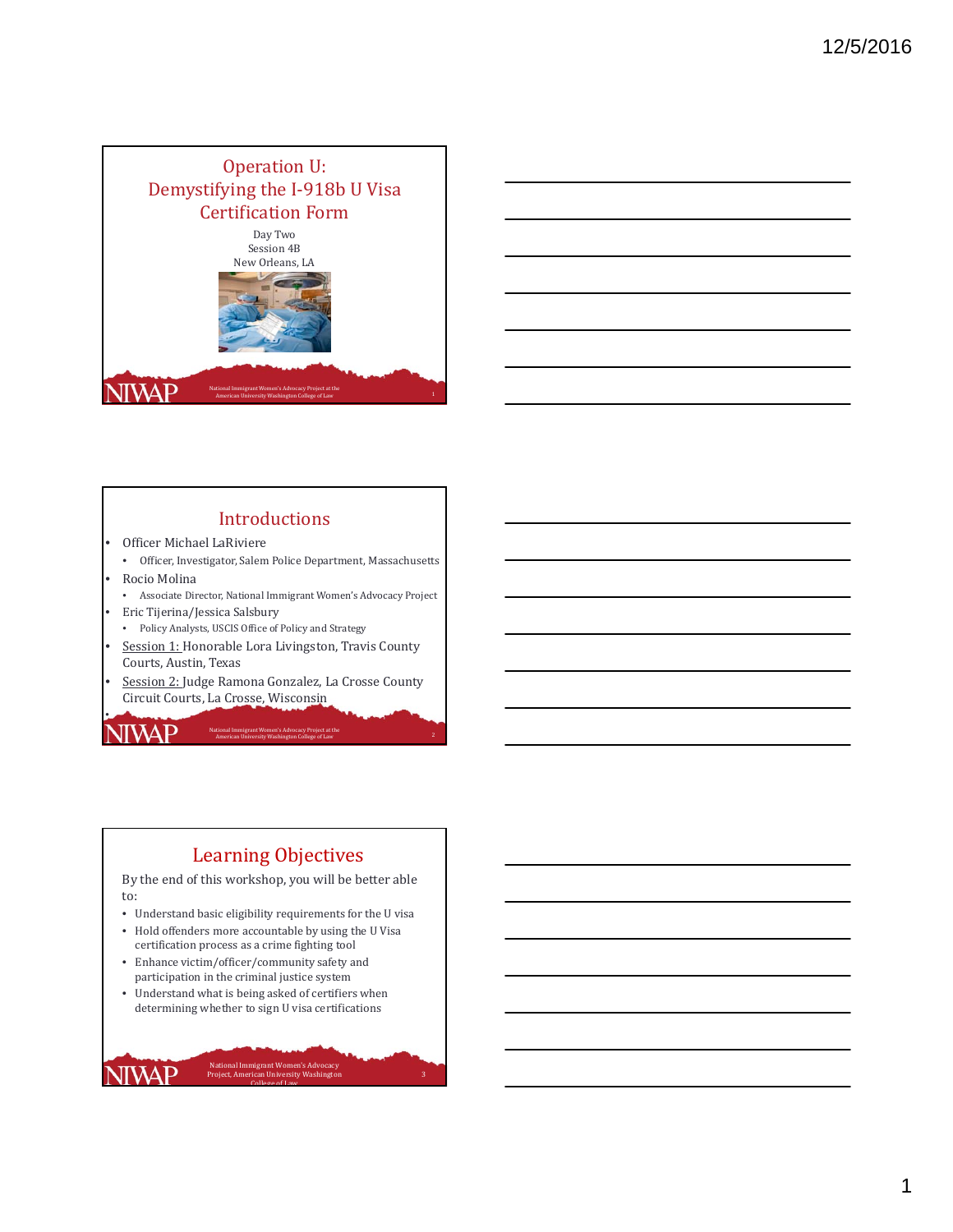# General Caveats

- 1. Women, men, and children can qualify for U Visas
- 2. Victims of almost all violent crimes, and many other crimes are eligible to apply for U visas

*That said, many examples that will be used throughout this presentation will refer to female victims of domestic violence and/or sexual assault*

JIWAP

National Immigrant Women's Advocacy Project at the **American University Washington College** of Law 4 **American University Washington College** of Law 4



# Purpose

Congress enacted VAWA self-petitioning (1994) and the U and T visas  $(2000)$  to:

- Improve community policing and community relationships
- Increase prosecution of perpetrators of crimes against immigrant victims

National Immigrant Women's Advocacy Project at the

American University Washington College of Law 6 (1996) 2014 11:30 (1997) 2014 12:30 (1998) 2014 12:30 (1998) 2014

- Allow victims to report crimes without fear of deportation
- Enhance victim safety
- Keep communities safe

**NIVAP**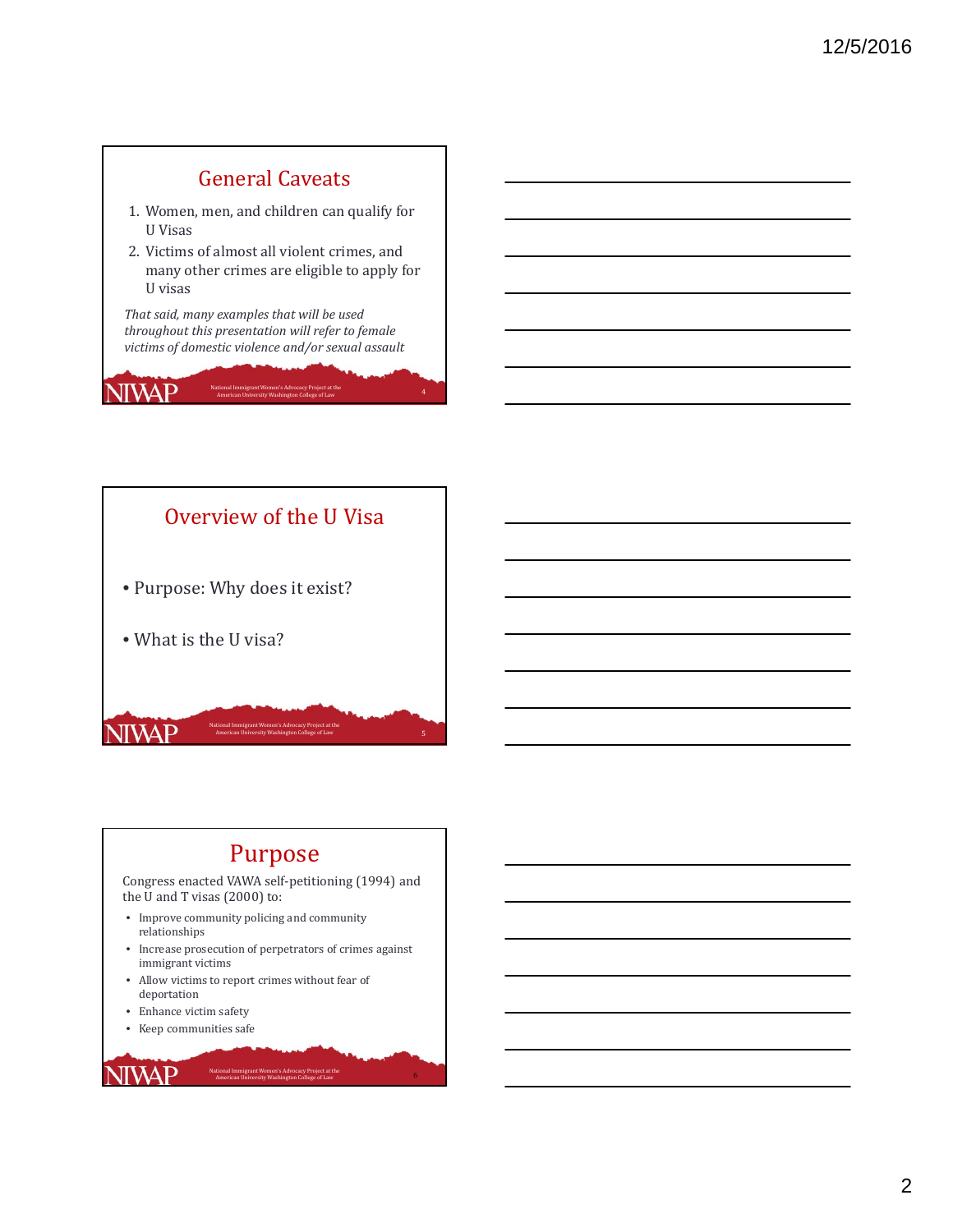# **Important to Know**

- Law enforcement certification is just one part of the overall process it does not  $=$  U.S. Citizenship
- Meant to promote reporting of crime
- Targets offenders who prey on most vulnerable victims
- Can be "revoked"







# U Visa Benefits to Law **Enforcement and Prosecutors**

National Immigrant Women's Advocacy Project at the

- $\bullet$  Encourages victims to report crimes
- $\bullet$  Improves investigation and  $\bullet$ prosecution of violent crimes
- $\bullet$   $\;$  Increases potential to convict most dangerous criminals
- <br> $\bullet$   $\;$  Demonstrates commitment<br>  $\bullet$ to protecting immigrant community members

**NIVAP** 

- Enhanced immigrant community involvement
- Makes it easier to identify victim witnesses
- Reduces repeat calls and recanting victims
- Fosters community policing partnerships Enhances Officer and Community Safety

tional Immigrant Women's Advocacy Project at the Same College of Law 90 (1990) and 20 (1990) and 20 (1990) and<br>American University Washington College of Law 1990 (1990) and 20 (1990) and 20 (1990) and 20 (1990) and 20 (19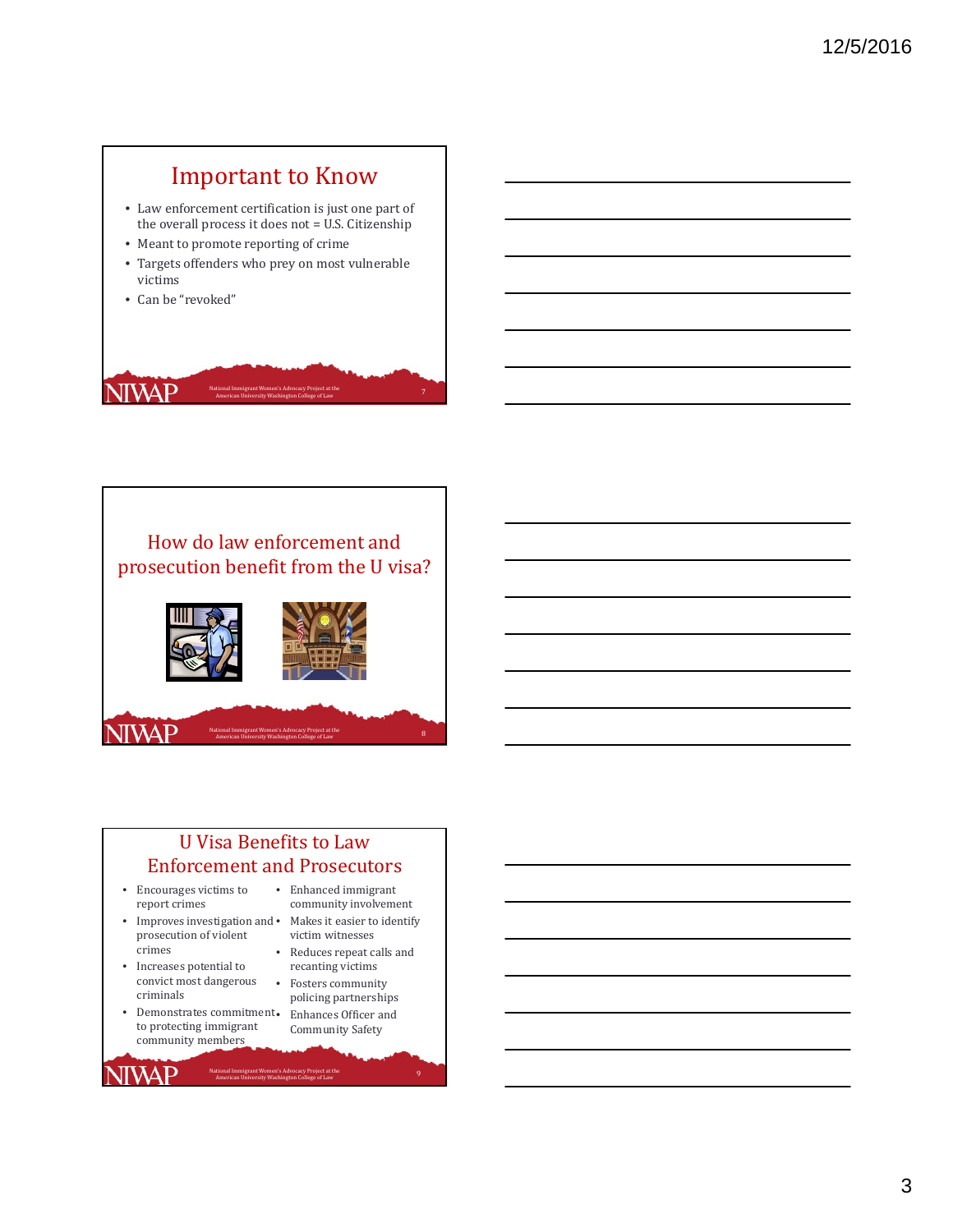## **OVERVIEW: U VISAS**



- Lawful status for 4 years (with possibility for permanent status) Work permit
- Lawful status to certain family members
- Subject to an annual cap of 10,000 for "principals"

## **BASIC U VISA REQUIREMENTS**



- Victim of qualifying criminal activity
- Crime must have occurred in U.S. or violated U.S. law within jurisdiction where crime occurred
- Victim has credible & reliable information about crime
- Victim must have been, is being, or is likely to be helpful to law enforcement in the investigation or prosecution of qualifying crime – ongoing requirement
- Victim suffered substantial physical or mental abuse as a result of qualifying crime



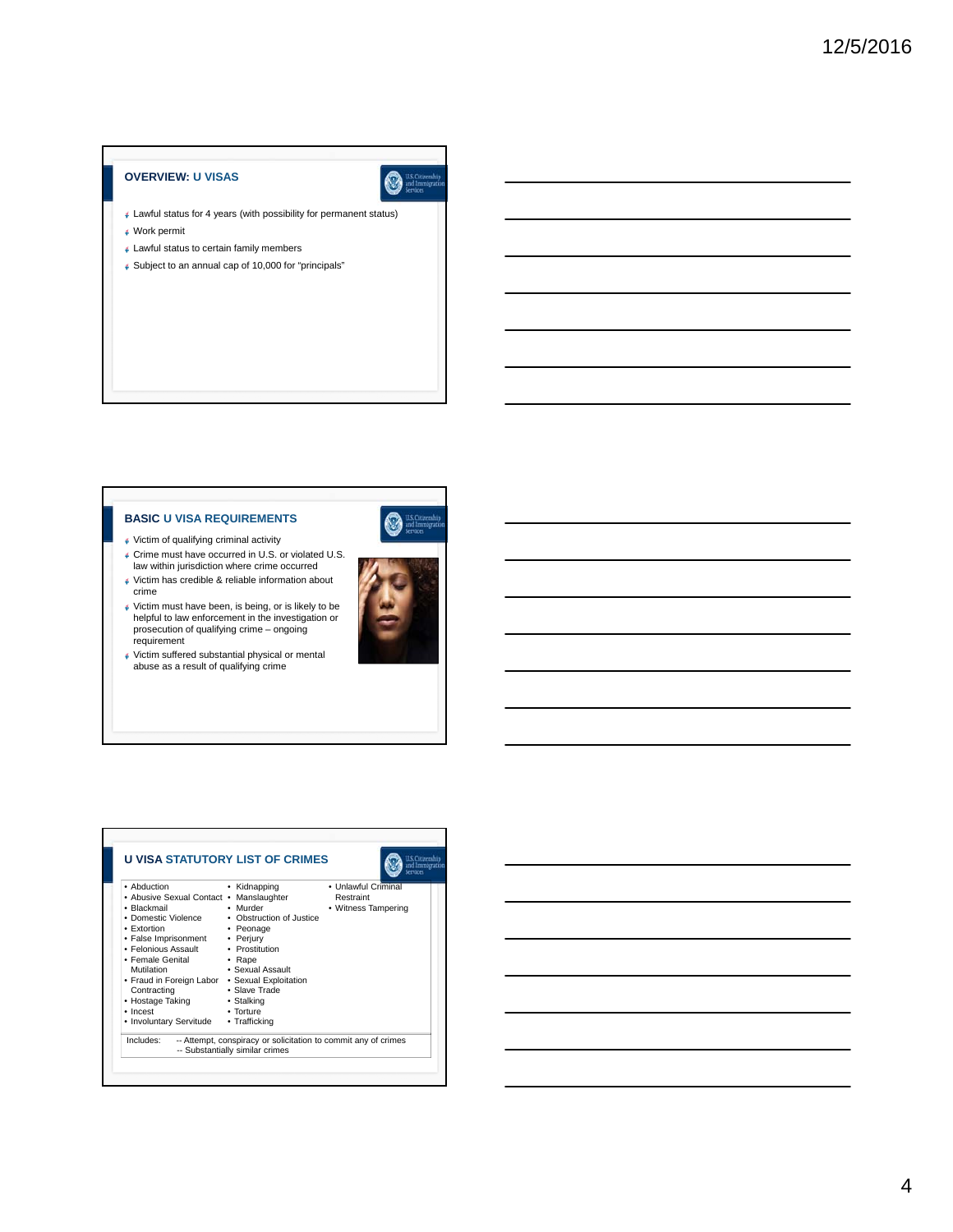# U Visa Criminal Activities  $(11/2011 \text{ data})$

- Domestic violence **45.9%**
- Rape, sexual assault, incest, trafficking **30.4%**
- Felonious assault, murder, manslaughter **9.9%**
- Kidnapping, being held hostage, unlawful criminal restraint, torture **8.47%**
- Blackmail, extortion, perjury, obstruction of justice, attempts, conspiracy, solicitation **5.3%**

National Immigrant Women's Advocacy Project at the **American University Washington College** of Law 23

## **WHO IS A VICTIM?**

**NIVAP** 



- Generally, it is the individual acted upon during the crime
- $\sqrt{\frac{1}{2}}$  Includes certain family members when the crime is murder/manslaughter, or when the direct victim is incapacitated or incompetent



## **U VISA "POSSESSES INFORMATION"**

- Victim must have information about the crime that law enforcement considers useful to the detection, investigation, or prosecution of the crime
- If victim is under 16, incompetent, or incapacitated, then a parent, guardian, or "next friend" may "possess" the information

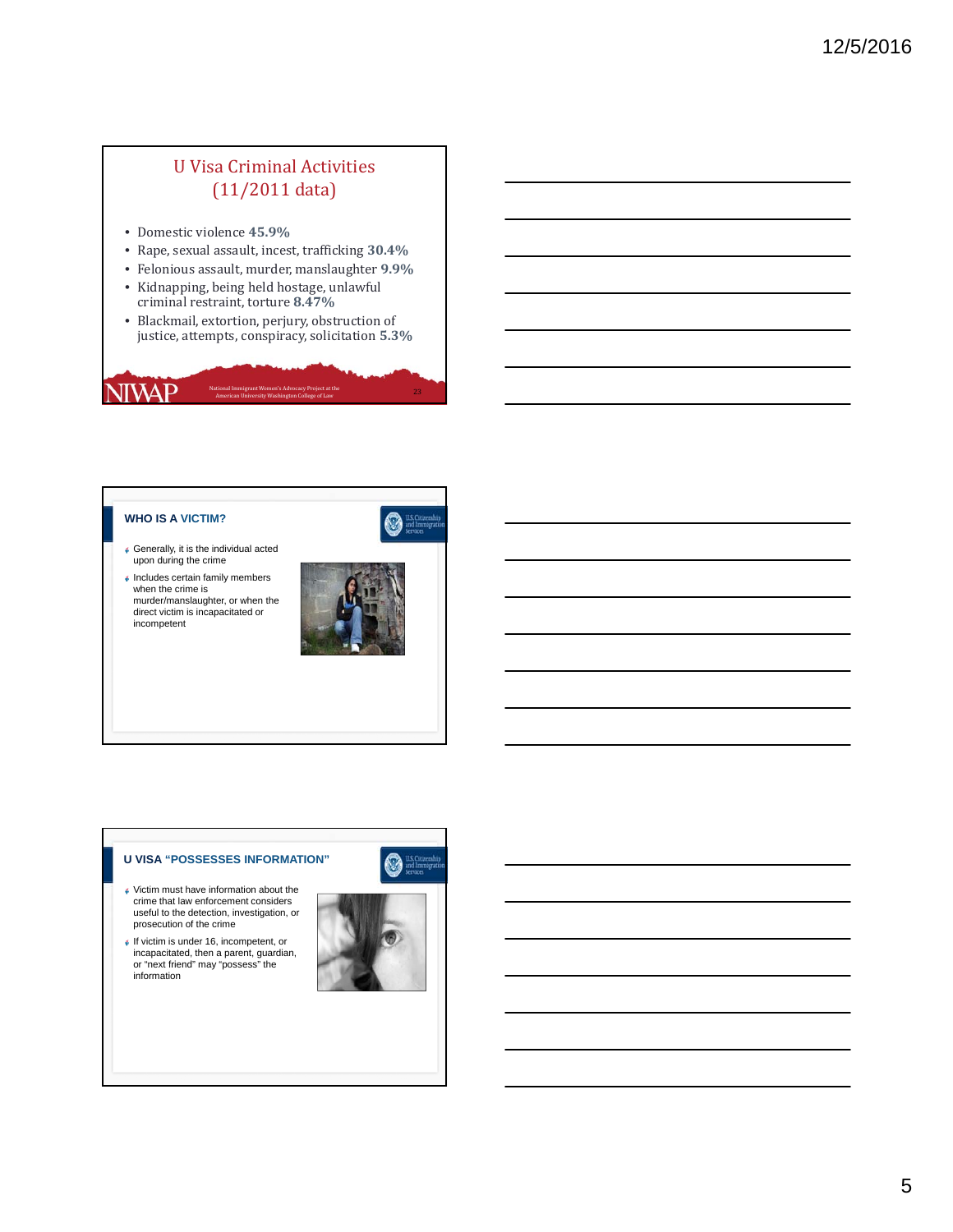



## **HOW DOES VICTIM PROVE ELIGIBILITY?**

- Form I-918 (main application)
- Signed statement from petitioner Evidence of the criminal activity
- including…
- Form I-918B certification (required) • Police reports
- 
- Other evidence such as court transcripts, medical reports, affidavits, psychological reports, news reports,…
- Any credible evidence supporting eligibility
- Form I-192 if applicable



## **U VISA WAITING LIST**

- After 10,000 approvals of principal petitioners are issued in a fiscal year, we cannot approve more until additional visas become available the next fiscal year (Oct 1).
- All eligible cases that cannot be granted solely because of the cap are put on a waiting list. VSC sends written notification and grants
- 
- the U.S. When next fiscal year begins, if petitioner and derivatives are still eligible, cases are processed on a "first in, first out" basis.

Deferred Action if petitioner/derivatives are in

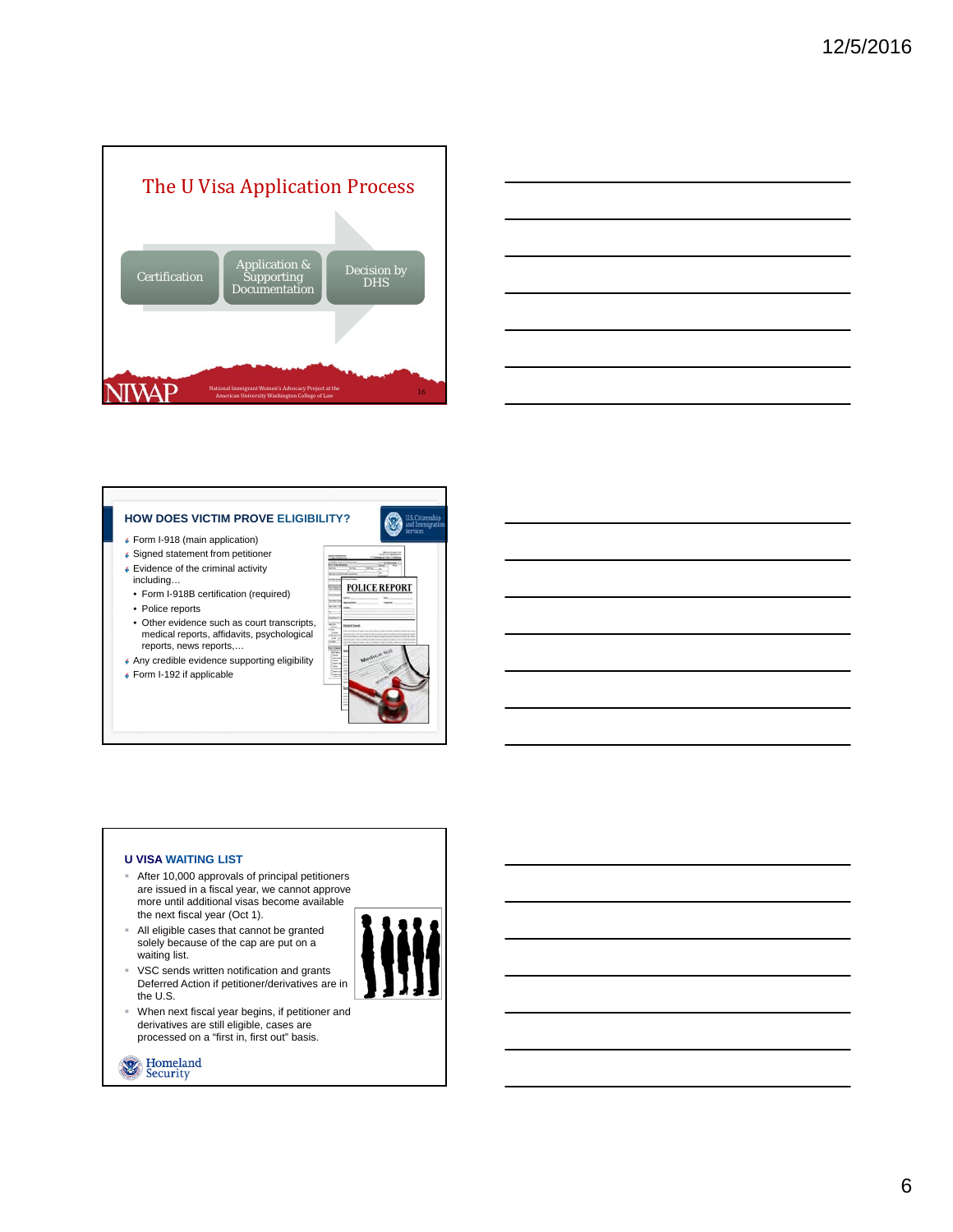## **FORM I-918 SUPPLEMENT B, LAW ENFORCEMENT CERTIFICATION**



- Certifying official specifies:
	- which crime petitioner suffered
	- statutory citation for crime
	- whether and how victim helpful
	- $*$  any observations of injury to victim
	- any other relevant information



 $\mathbb{N}$ 

# **FORM I-918 SUPPLEMENT B, LAW ENFORCEMENT CERTIFICATION**

- What kind of agencies can sign?
- Any Federal, State, or local law enforcement office or agency that has authority to detect, investigate, or prosecute qualifying criminal activity.
- Includes agencies with criminal investigative jurisdiction such as child and adult protective services, the Equal Employment Opportunity Commission, and the Department of Labor.



## **FORM I-918 SUPPLEMENT B, LAW ENFORCEMENT CERTIFICATION**

Who in the agency can sign?

- The head of the certifying agency, or
- Any person in a supervisory role who the head of the certifying agency has designated to issue law enforcement certifications, or
- A Federal, State or local judge



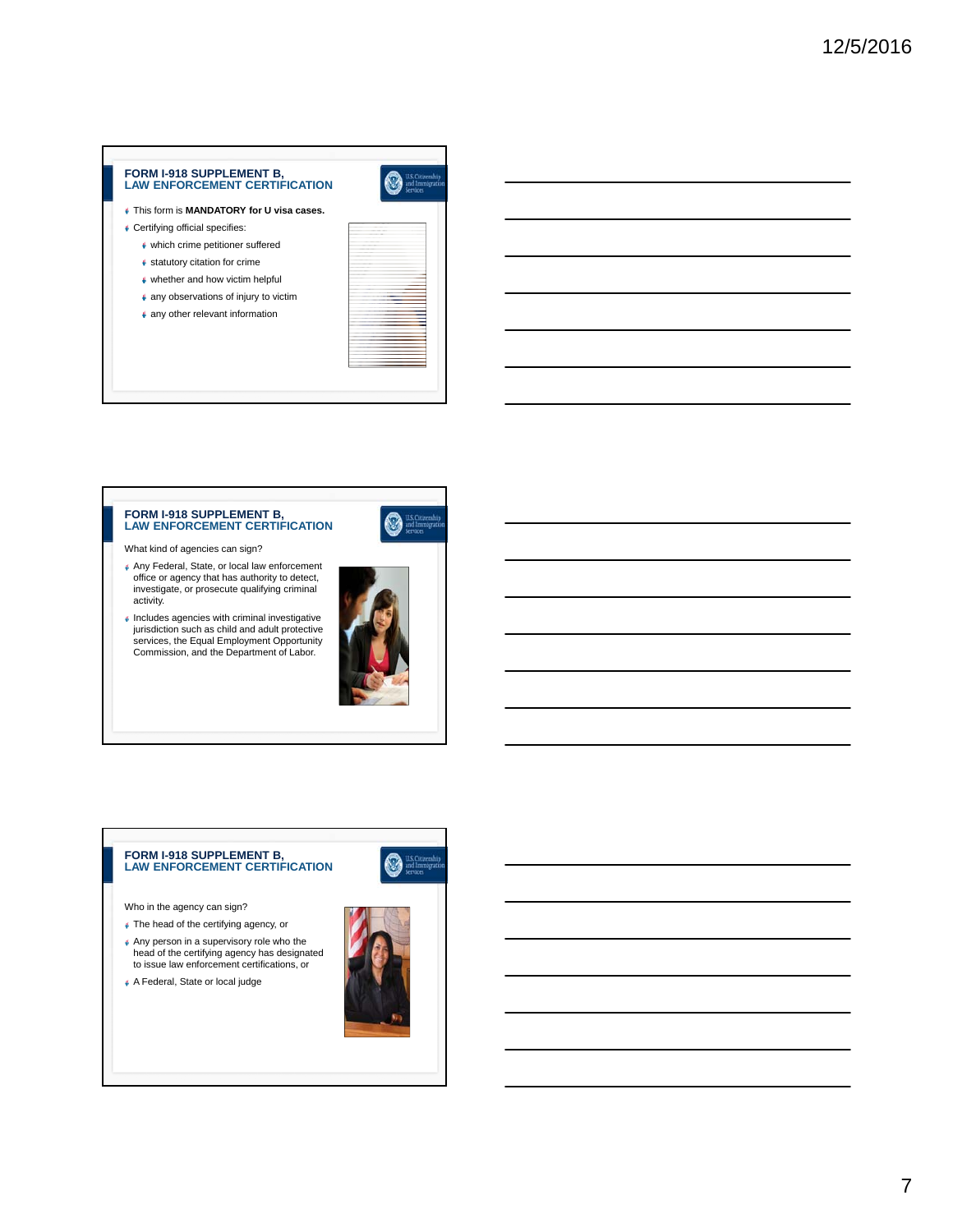



# How Will a U Visa Certification Request Come to You?

- From victim advocate or immigration attorney
- As a police officer, you are the first responder

**NIWAP** 

**NIVAP** 

• As a prosecutor, you might have continued contact with the victim and might be first to identify victim's U visa eligibility

National Immigrant Women's Advocacy Project at the **American University Washington College** of Law American University Washington College of Law

# U Visa Certification Considerations

- What criminal activity occurred?
- Identify the victim or indirect victim - Note injuries observed, if any
- Determine helpfulness of the victim
- Determine if any family members were implicated in the crime

National Immigrant Women's Advocacy Project at the American University Washington College of Law

24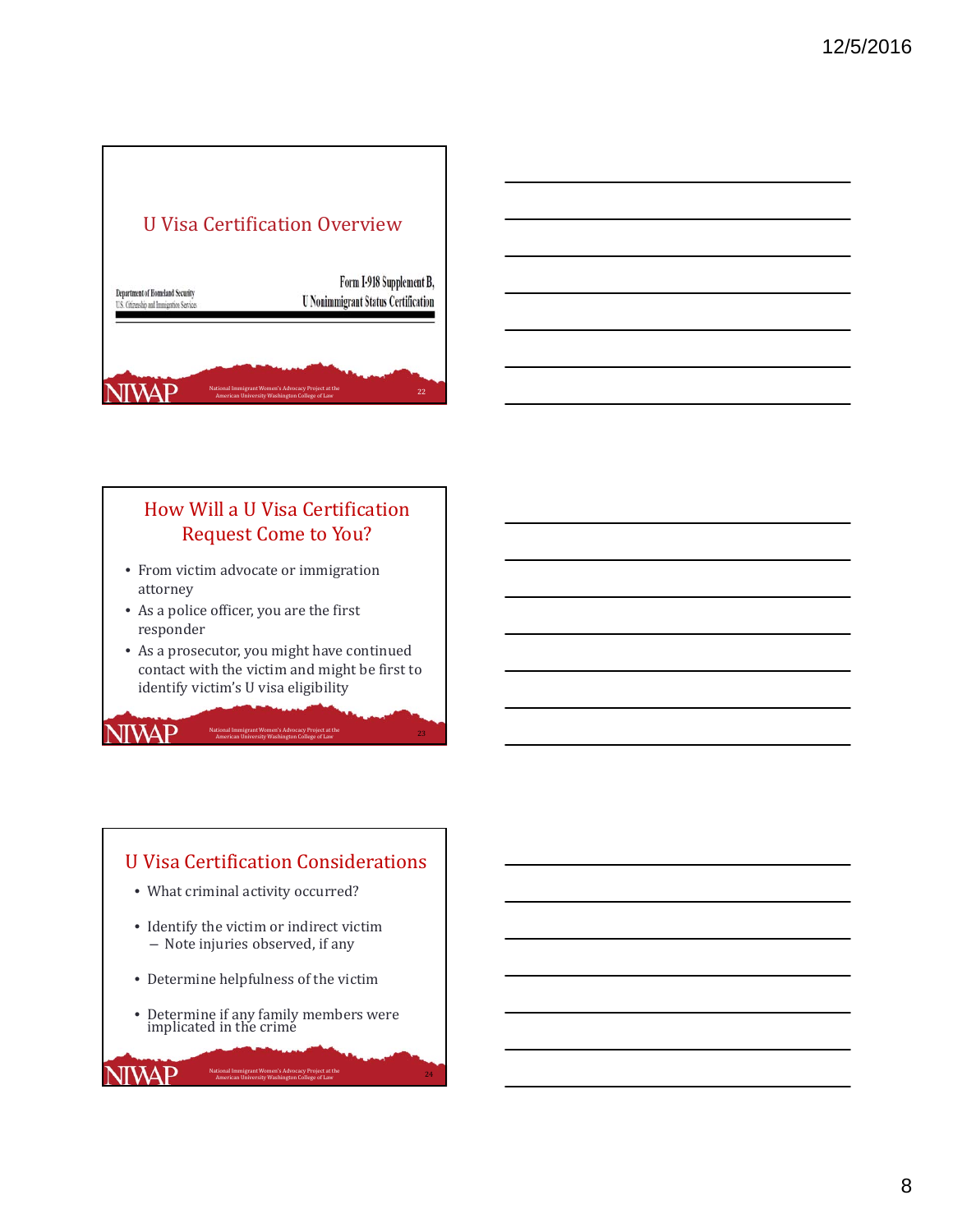



| <b>Department of Homeland Security</b><br>U.S. Citizenship and Immigration Services  |                                                                       | <b>U Nonimmigrant Status Certification</b> | OMB No. 1615-0104: Expires 01/31/2016<br>Form I-918 Supplement B, |
|--------------------------------------------------------------------------------------|-----------------------------------------------------------------------|--------------------------------------------|-------------------------------------------------------------------|
| START HERE - Please type or print in black ink.<br><b>Part 1. Victim Information</b> |                                                                       |                                            | For USCIS Use Only                                                |
| Family Name                                                                          | Given Name<br>Middle Name                                             | <b>Returned</b><br>Date                    | Receipt                                                           |
| Other Names Used (Include maiden name/nickname)                                      |                                                                       | Date                                       |                                                                   |
|                                                                                      |                                                                       | <b>Resubmitted</b>                         |                                                                   |
| Date of Birth (mm/dd/yyyy)                                                           | Gender                                                                | Date                                       |                                                                   |
|                                                                                      | Male<br>Female                                                        | Date                                       |                                                                   |
| advocate.                                                                            | This is usually filled out by the<br>victim's immigration attorney or |                                            | This should be left.                                              |





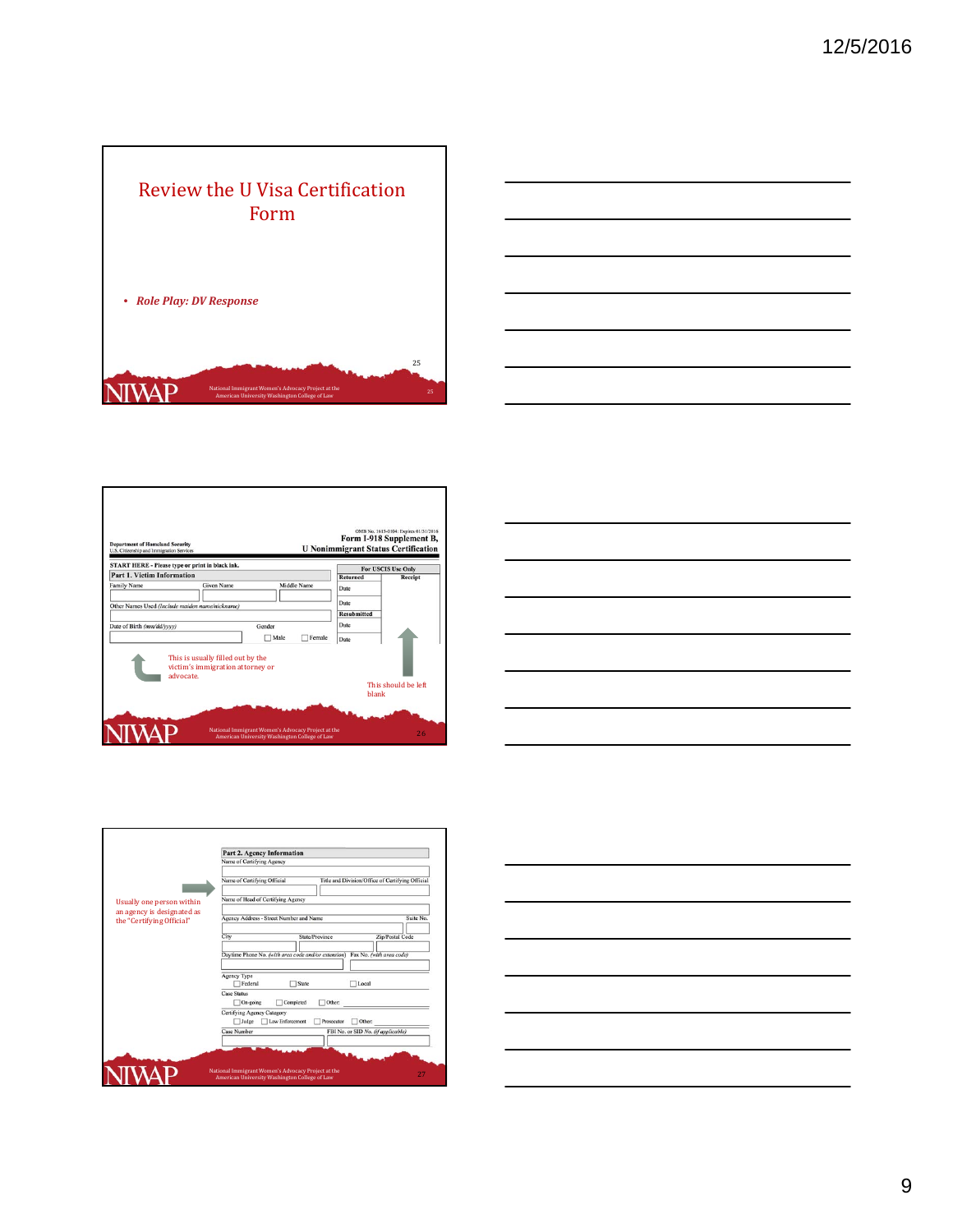| Part 3. Criminal Acts                                   |                                                                          | 1. The applicant is a victim of criminal activity involving or similar to violations of one of the following Federal, State or local |                                  |
|---------------------------------------------------------|--------------------------------------------------------------------------|--------------------------------------------------------------------------------------------------------------------------------------|----------------------------------|
| criminal offenses. (Check all that apply.)<br>Abduction | Female Genital Mutilation                                                | Obstruction of Justice                                                                                                               | Slave Trade                      |
| <b>Abusive Sexual Contact</b>                           | Hostage                                                                  | Peonage                                                                                                                              | Torture                          |
| Blackmail                                               | Incest                                                                   | Periury                                                                                                                              | Trafficking                      |
| Domestic Violence                                       | <b>Involuntary Servitude</b>                                             | Prostitution                                                                                                                         | Unlawful Criminal Restraint      |
| Extortion                                               | Kidnapping                                                               | Rape                                                                                                                                 | Witness Tampering                |
| False Imprisonment                                      | Manslaughter                                                             | Sexual Assault                                                                                                                       | <b>Related Crime(s)</b>          |
| Felonious Assault                                       | Murder                                                                   | <b>Sexual Exploitation</b>                                                                                                           | Other: (If more space needed,    |
| Attempt to commit any of<br>the named crimes            | Conspiracy to commit any<br>of the named crimes                          | Solicitation to commit any<br>of the named crimes                                                                                    |                                  |
|                                                         | criminal activity present, but not listed specifically, e.g., "stalking" | You can & should certify multiple offenses when present. Other can include                                                           | attach separate sheet of paper.) |







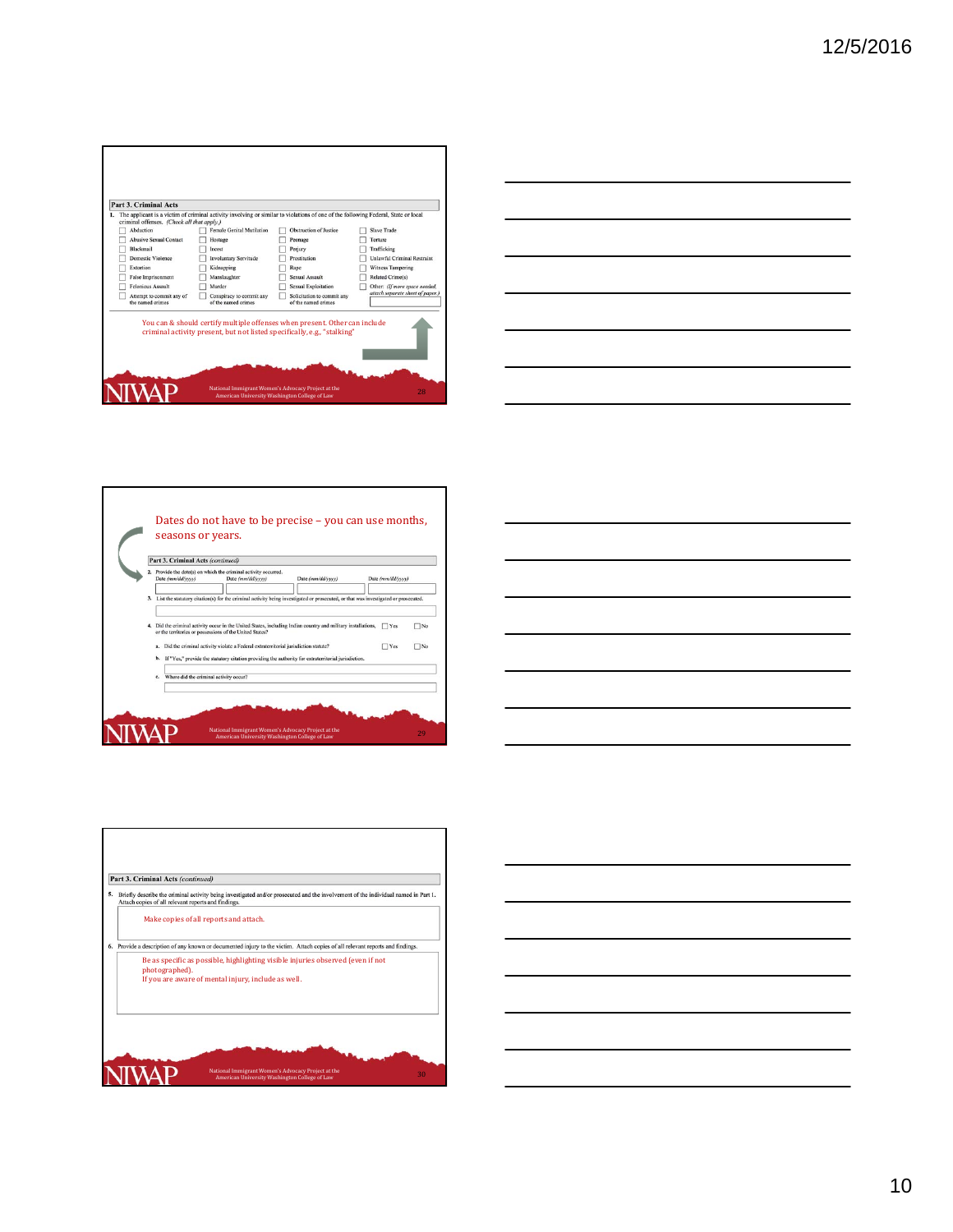11

# **Part 6. Certification**<br>
1**Part 6. Certification**<br>
1**Part 2** or 1 am the person in the agency who has been specifically designated by the head of the<br>
1 am the head of the agency to issue U nonimmigrant status certificati

| which he or she is a victim? |                | п.<br>Yes                                                                                                                              | No |
|------------------------------|----------------|----------------------------------------------------------------------------------------------------------------------------------------|----|
| <b>Full Name</b>             | Relationship   | 2. If "Yes," list relative(s) and criminal involvement. (Attach extra reports or extra sheet(s) of paper if necessary.)<br>Involvement |    |
|                              |                |                                                                                                                                        |    |
|                              |                |                                                                                                                                        |    |
|                              |                |                                                                                                                                        |    |
|                              | the defendant. | Because many applications will include domestic violence, this may likely be                                                           |    |

г

Part 6. Certification

**NIWAP** 

Signature of Certifying Official Identified in Part 2.

REMEMBER: This is merely a certification that you<br>believe they were a victim of a crime. This does not<br>automatically mean that the victim will be granted<br>immigration relief.

National Immigrant Women's Advocacy Project at the **American University Washington College** of Law 33<br>33

Date  $(mm/dd/yyyy)$ T





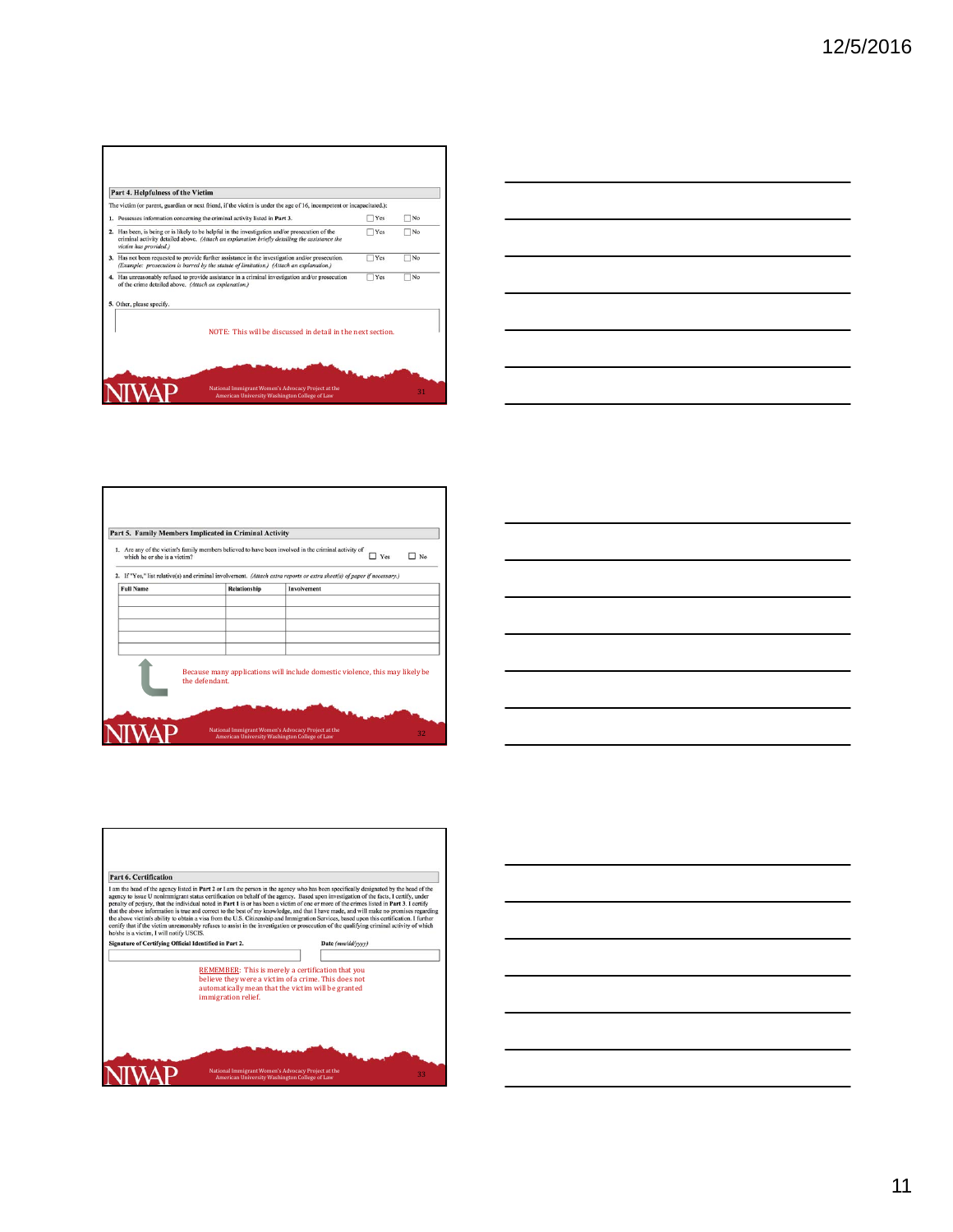# Things to Know About Certifying

- "Do I believe this person was a victim of a qualifying crime?"
- "Did the person assist or willing to assist in detection, investigation, conviction, prosecution,<br>and/or sentencing?"
- Question is **NOT**:

The application includes\*: • U visa application form – Form I‐918 • Law Enforcement Certification – Form I‐918, Supplement B • Documentsrelated to victim's identification • Victim's signed statement describing the facts of the victimization • Any information related to victim's criminal history, including arrests • Any information related to victim's immigration history, including prior

• Any information related to victims health problems, use of public benefits, participation in activities that may pose nationalsecurity concerns, andmoral

• Any information related to the victim's substantial physical or mental abuse

• Other documentation such as police reports, medical records, letters of support

deportation

JIVAP

turpitude

suffered

**NIVAP** 

**NIVAP** 

from service providers. Eligible family members can also apply. \* Other administrative documentation is also required. More information is available at www.legalmomentum.org.

- Can we prosecute the crime?
- Can I arrest the offender?
- $-$  Do I have proof beyond a reasonable doubt?
- Will the prosecutor's office file charges?
- $-$  Is this within the statute of limitations?
- Did we get a conviction?

#### **Criminal activity occurs. Law Enforcement provides victims with:** 1. I‐918 Law Enforcement Certification signed in blue ink and completed a. the head of the certifying agency; OR b. a person in a supervisory role specifically designated **U‐visa Application Victim Flow Chart Victim submits U‐visa application to the Victims and Trafficking Unit of USCIS showing that the victim meets each of the U‐visa eligibility requirements. IF:** The victim has been helpful, is being helpful, or is likely to be helpfulto law enforcement **OR** The victim is under 16 years of age and victim's parent, guardian, or next friend has been helpful, is being helpful, or is likely to be helpful to law enforcement **OR** The victim is 21 years of age or older and is deceased due to the criminal activity, incapacitated, or incompetent; the spouse and/or children under 21 of the victim have been helpful, are being helpful or are likely to be helpful to law enforcement **OR** The victim is under 21 years of age and is deceased due to the criminal activity, incapacitated, or incompetent; the victim's spouse, children, parents, or unmarried siblings under 18 have been helpful, are being helpful or are likely to be helpful to law enforcement **THEN** Victim (or legal representative) seeks I‐918B, Law Enforcement Certification. (if victim is not working with a service provider, law enforcement officers can refer victims at this point.)

Within about 9 months, victim receives decision on U‐visa application. If approved, victim receives work permit. If applications for family members are approved and they are abroad, consular processing begins.

Within about 1 month, victim receives receipt notice from USCIS confirming filing of U‐visa application. National Immigrant Women's Advocacy Project at the<br>35 American University Washington College of Law

National Immigrant Women's Advocacy Project at the

utonal immigrant women's Auvocacy Project at the Same School (State School 24) 34<br>American University Washington College of Law (State School 20) 34

by the head of the agency to sign certifications 2. Any supporting documentation such asreports and findings; and 3. In the case of 1b) a letter from the head of the agency designating another person to sign the certification (designee letter).

> **After 3 years, U‐visa holders(victims) apply for lawful permanent residence ("green card")** The application includes: • Adjustmentof Status Application‐ Form I‐ 485 • Any information related to the victim's continuous presence in the U.S. since obtainingU‐visa status • Any information indicating that USCIS should exercise its discretion to grant lawful permanentresidence • Any information indicating that the U‐ visa holder has not unreasonably refused to cooperate with an ongoing investigation or prosecution Eligible family members can also apply.



## **Law Enforcement provides victims with:**

1. I‐918 Law Enforcement Certification signed in blue ink and completed by:

American University Washington College of Law

- a. the head of the certifying agency; OR
- b. a person in a supervisory role specifically designated by the head of the agency to sign certifications
- 2. Any supporting documentation such as reports and findings; and

National Immigrant Women's Advocacy Project at the

tional immigrant women's Advocacy Project at the Same College of Law 36<br>American University Washington College of Law 36

3. In the case of 1b) a letter from the head of the agency designating another person to sign the certification (designee letter).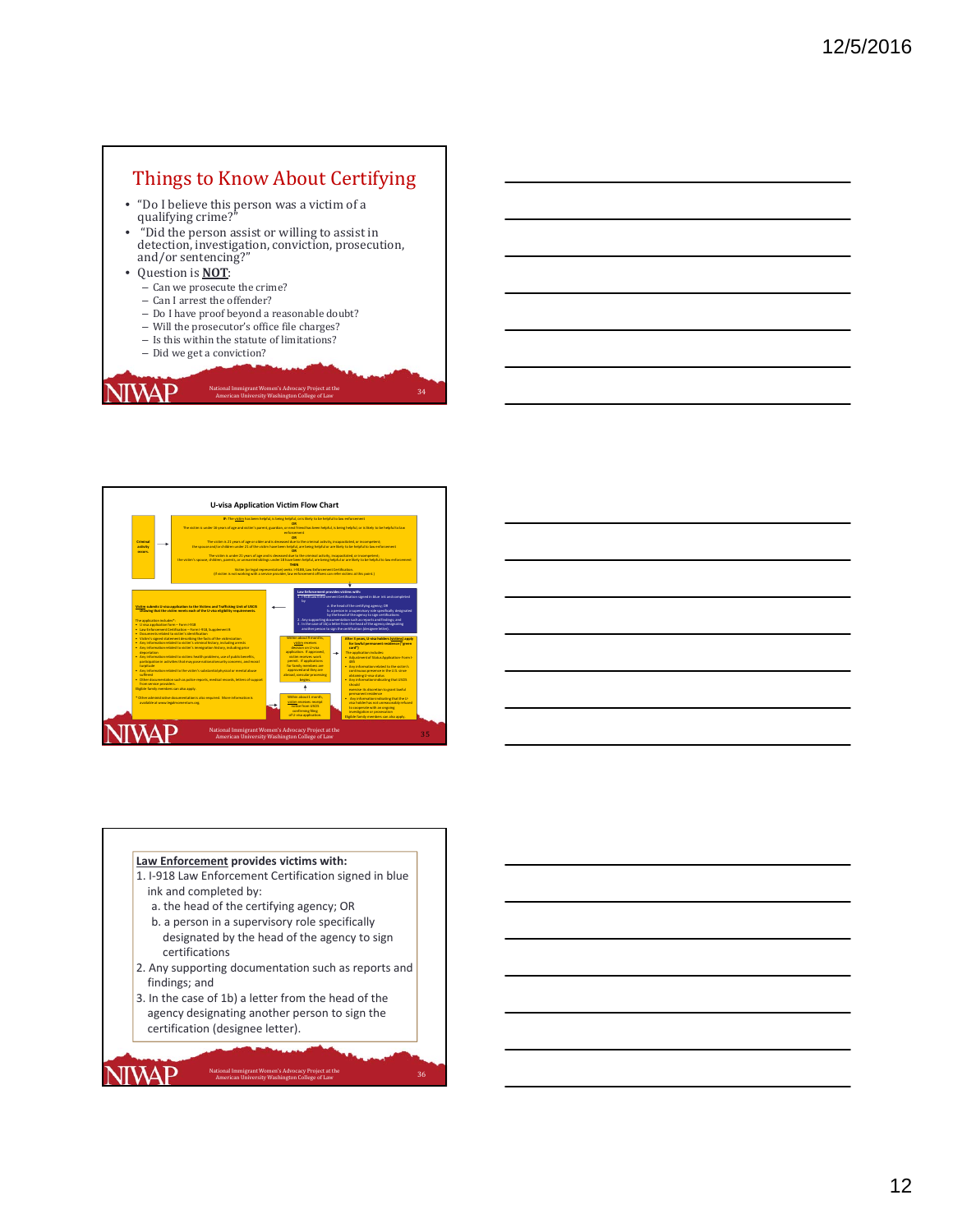# Helpfulness

**By the end of this segment, you will be able to:**

- Understand the scope of the helpfulness standard
- Apply the helpfulness standard to U visa certifications



## **U VISA "HELPFULNESS"**



- Victim has been, is being, or is likely to be helpful to law enforcement
- Victim has not refused reasonable requests for information and assistance
- "Helpfulness" by victim is an ongoing requirement
- If victim is under 16, incompetent, or incapacitated, then a parent, guardian, or "next friend" may be the "helpful" party





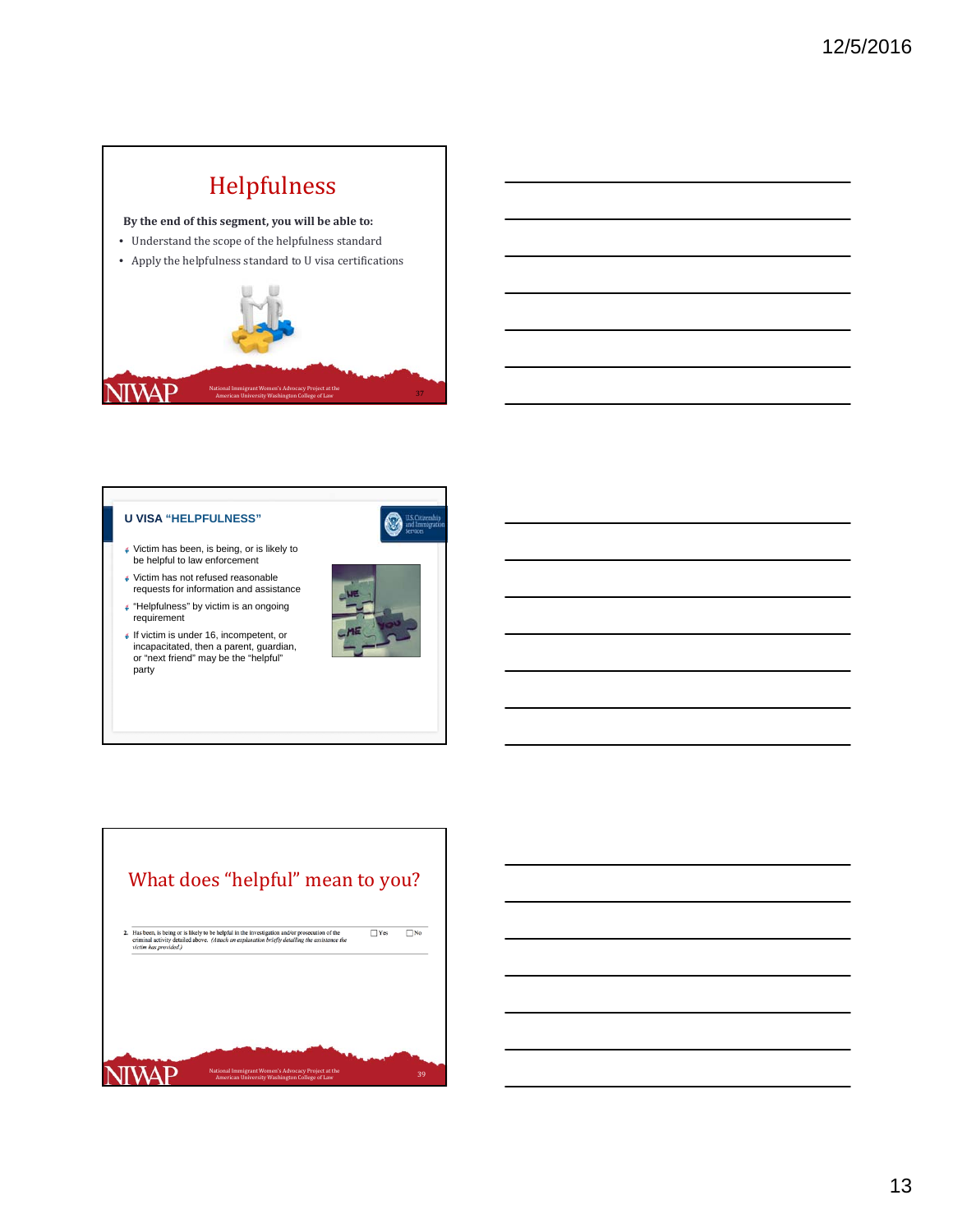| Part 4. Helpfulness of the Victim                                                                                                                                                                                         |                                             |           |
|---------------------------------------------------------------------------------------------------------------------------------------------------------------------------------------------------------------------------|---------------------------------------------|-----------|
| The victim (or parent, guardian or next friend, if the victim is under the age of 16, incompetent or incapacitated.):                                                                                                     |                                             |           |
| 1. Possesses information concerning the criminal activity listed in Part 3.                                                                                                                                               | <b>TYes</b>                                 | $\Box$ No |
| 2. Has been, is being or is likely to be helpful in the investigation and/or prosecution of the<br>criminal activity detailed above. (Attach an explanation briefly detailing the assistance the<br>victim has provided.) | $\Box$ Yes                                  | $\neg$ No |
| 3. Has not been requested to provide further assistance in the investigation and/or prosecution.<br>(Example: prosecution is barred by the statute of limitation.) (Attach an explanation.)                               | $\Box$ Yes                                  | $\neg$ No |
| 4. Has unreasonably refused to provide assistance in a criminal investigation and/or prosecution<br>of the crime detailed above. (Attach an explanation.)                                                                 | Yes                                         | $\Box$ No |
|                                                                                                                                                                                                                           | Form I-918 Supplement B (01/15/13) Y Page 2 |           |

| the control of the control of the control of the control of the control of |  |  |
|----------------------------------------------------------------------------|--|--|



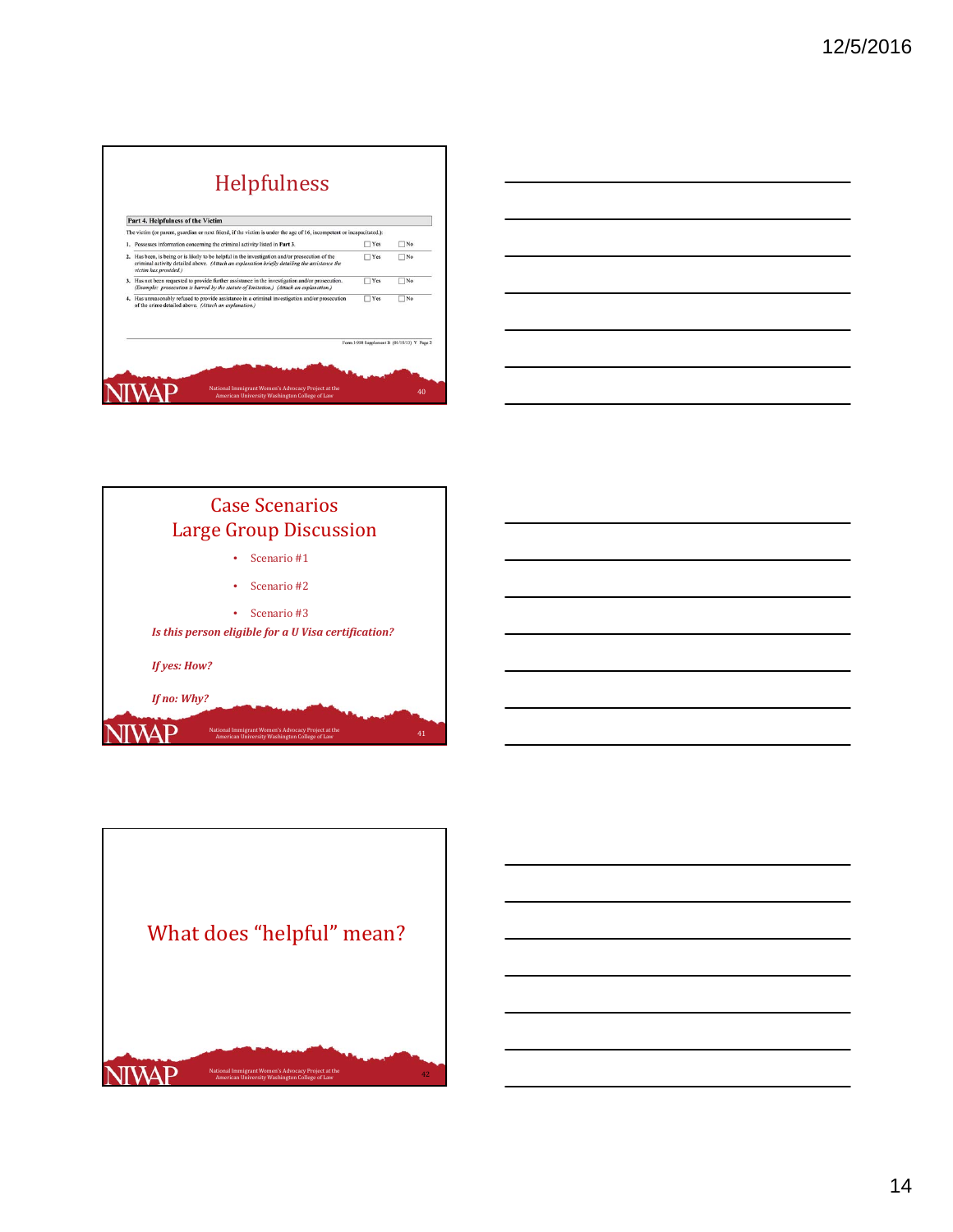# Helpfulness in the Regulations

- Statute and DHS Regulations: has been helpful, is being helpful, or is likely to be helpful in the
	- Detection, or Investigation, or
	- Prosecution, or Conviction, or
	- ‐ Sentencing
- There is no degree of helpfulness required
- Law enforcement may complete a U visa certification once they assess the victim's helpfulness
- The investigation or prosecution can still be ongoing

National Immigrant Women's Advocacy Project at the American University Washington College of Law

## Helpfulness can be satisfied even if:

43

- Victim reports a crime where there's no further investigation • Report is of a past crime that the victim did not report at the
- time
- Perpetrator absconds or is subject to immigration removal
- The perpetrator is being prosecuted for a different crime
- $\bullet$  Victim is not needed as a witness
- Victim is dead (indirect victim qualifies)
- Perpetrator is dead

JIWAP

- Victim has a criminal history or is subject to immigration enforcement
- $\bullet~$  Victim fully discloses story after better understanding of rights, the U-visa, and meaningful language access

National Immigrant Women's Advocacy Project at the American University Washington College of Law 44

**ITVAP** 

## **TIPS FOR COMPLETING FORM I-918B**

- I-918B should be completed entirely by the law enforcement agency and given to the victim or their representative.
- Victim sends U visa petition and the signed Supplement B to USCIS
- Use victim's full legal name and include aliases if known
- Sign in blue ink; USCIS needs the original signature of certifying official.
- Keep a copy of the form for your files

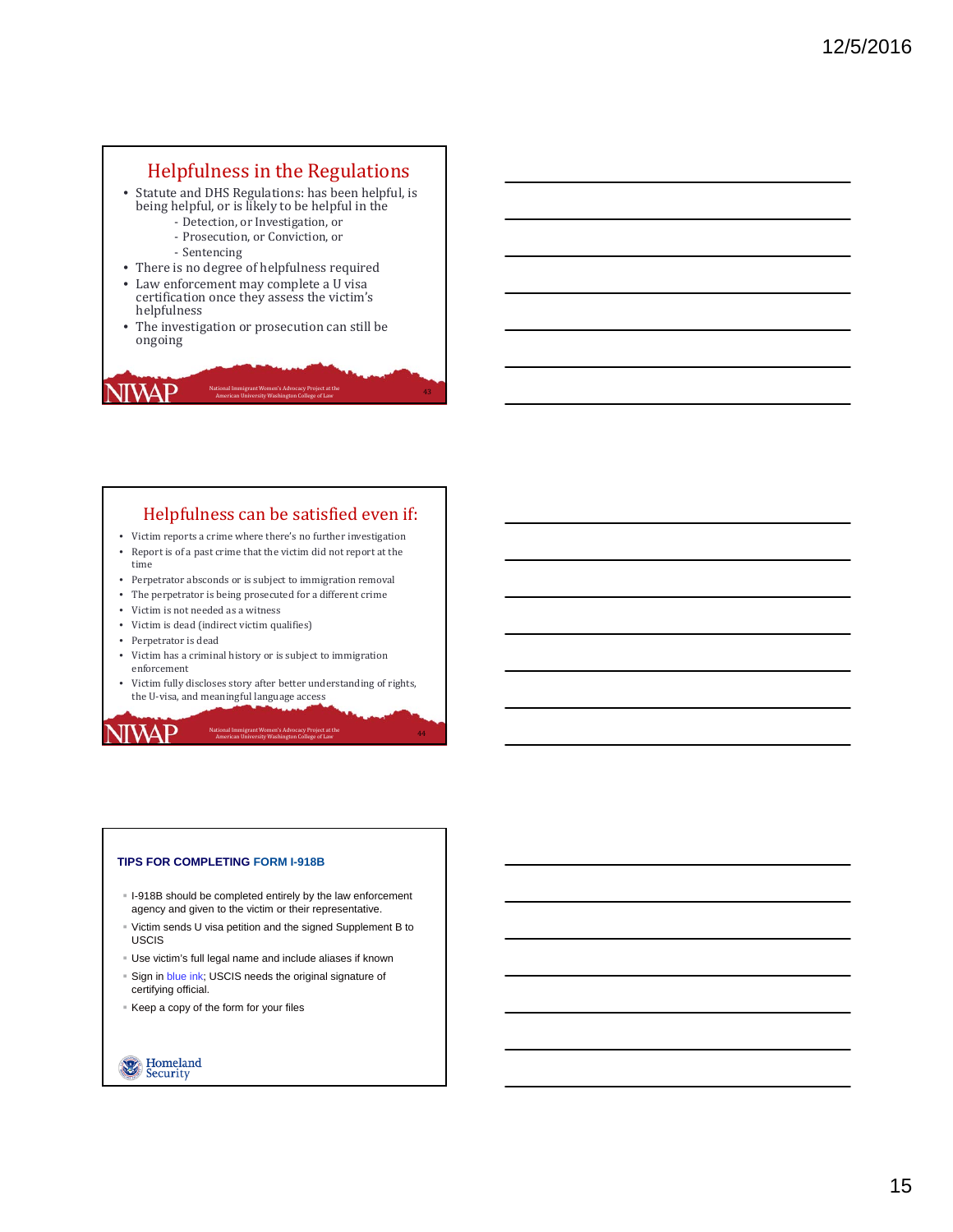





National Immigrant Women's Advocacy Project at the **American University Washington College** of Law 47

National Immigrant Women's Advocacy Project at the<br>American University Washington College of Law

## Evaluating Whether Victim's Refusal to Provide Assistance/Cooperation was "Unreasonable"

• Considerations:

**NIVAP** 

**NIWAP** 

- Totality of the circumstances, including the nature of the victimization

American University Washington College of Law

- Victim's fear or the abuser
- Trauma suffered
- Force, fraud, or coercion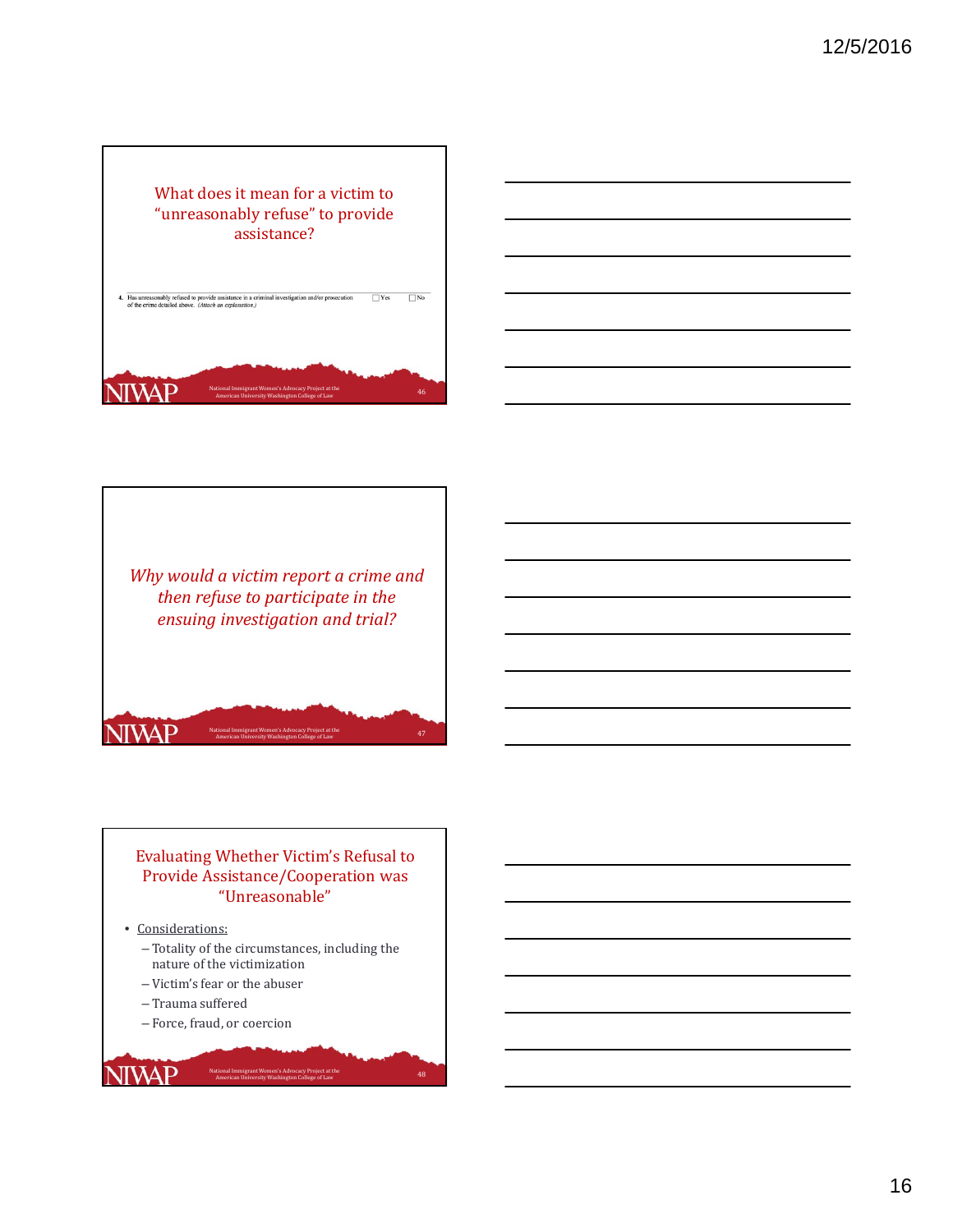# If you still believe the victim is unreasonably refusing...

- Note on the certification, sign, and return to victim or victim's attorney
- Burden shifts to victim to prove the refusal is not unreasonable
- DHS makes the ultimate decision

# **NIVAP** Mational Immigrant Women's Advocacy Project at the **American University Washington College** of Law American University Washington College of Law

#### **National Survey Results** LE Reasons for NOT Certifying 1. The criminal was not prosecuted 10.<br>2. The crime happened too long ago The crime happened too long ago 3. The criminal was not arrested 4. The victim's case was closed 5. The victim did not show enough assistance to law enforcement 6. Law enforcement has the discretion<br>not to certify 7. The victim did not have any or enough injuries 8. The certifier did not feel comfortable granting legal status 9. The agency does not know they can  $17$ . 10. Victim may stop cooperating after U<br>visa certification is signed 11. The criminal was not identified 12. Victim is a child and the parent is seeking certification 13. The criminal has not been convicted The victim never testified 15. Agency did not want to certify due to concern about liability 16. Victim has a removal order or is in removal proceedings Victim no longer in the U.S.

18. Agency has no certification policy

National Immigrant Women's Advocacy Project at the **American University Washington College** of Law 50 american University Washington College of Law 50 american University Washington College of Law 50 american University Wa

certify

**NIVAP** 

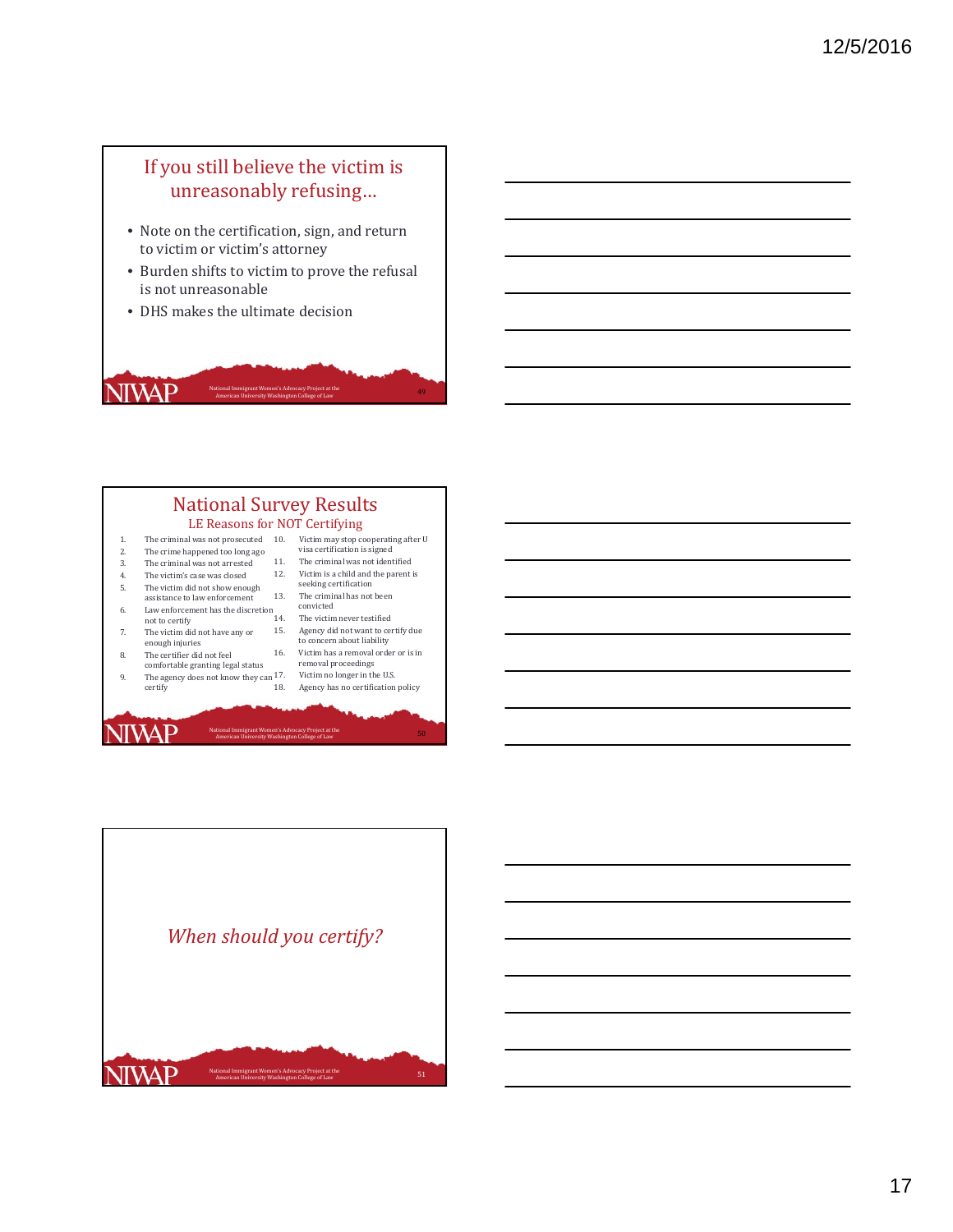

# **Challenges to Prosecution**

- Similar to challenges facing law enforcement – Victim involvement
	- Recantation or minimization
- Locating victims and witnesses
- Misunderstandings surrounding U visas
- Bias of jury pool
- Discovery implications U visas
- Cross examination of victim

# **NIVAP**



National Immigrant Women's Advocacy Project at the **American University Washington College** of Law 53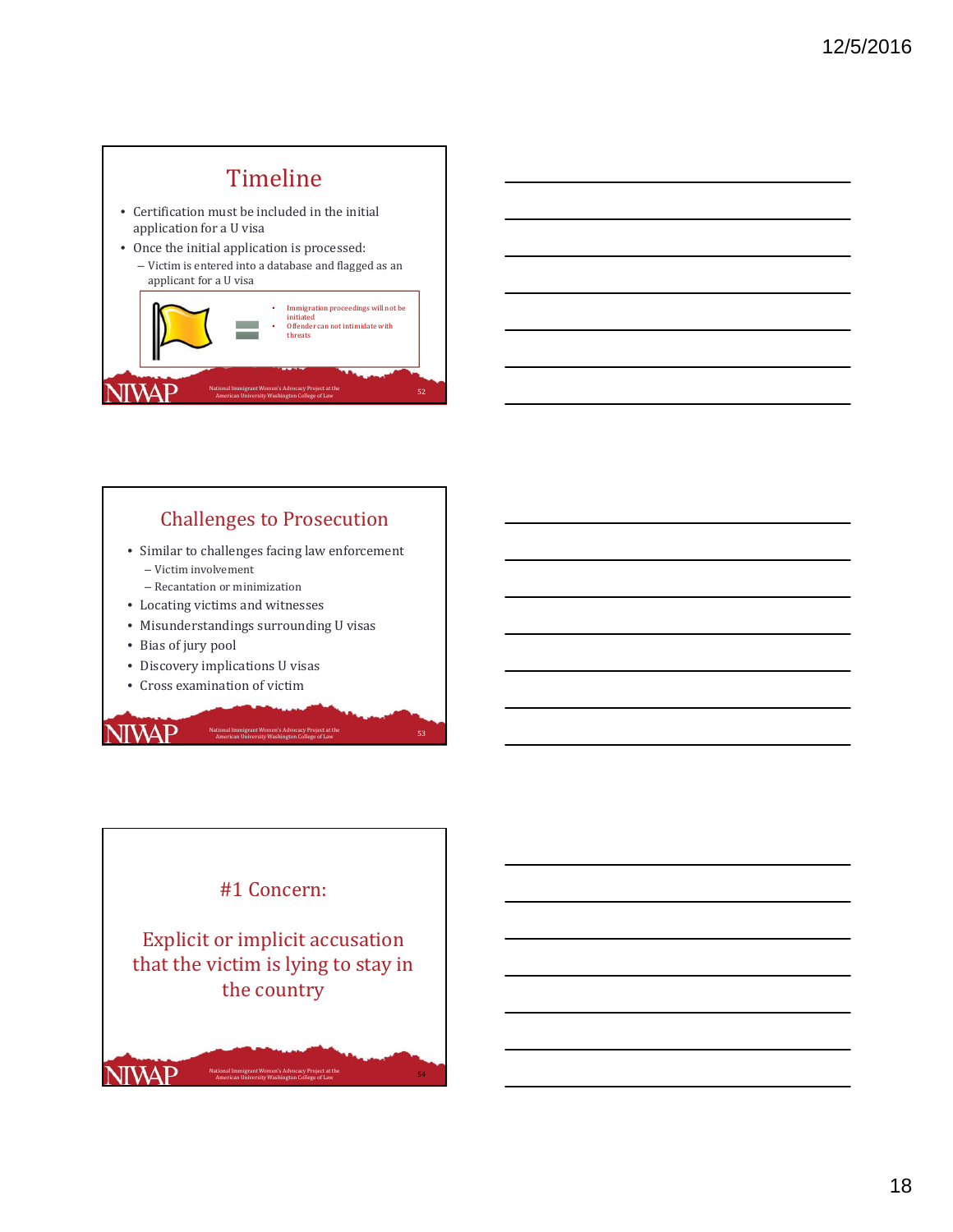





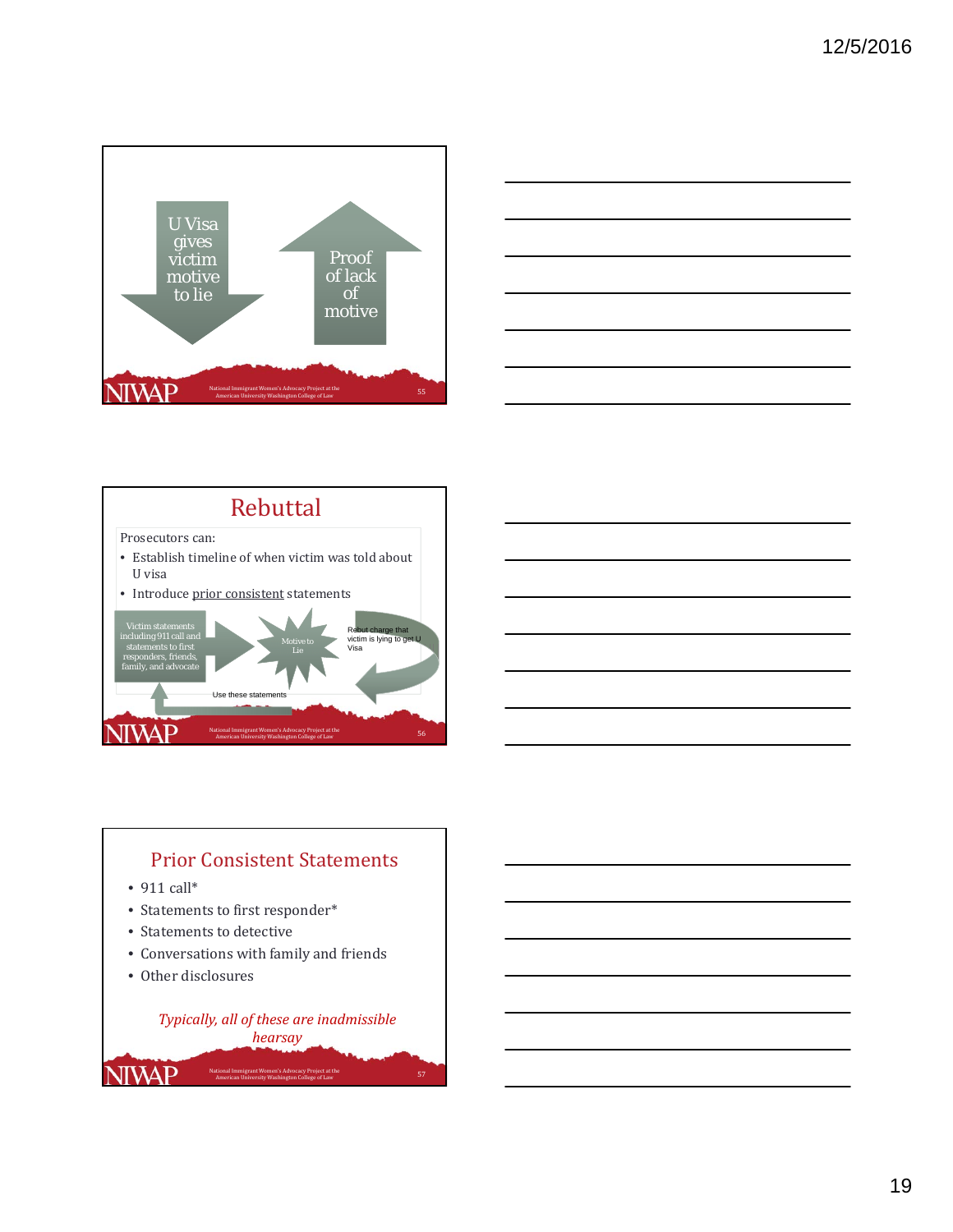## Collaboration between Law Enforcement and Prosecution

- Maintain victim and witness contact
- Update victims on case status
- Coordinate victim services
- Investigate witness tampering and other cooccurring crimes
- Cooperation is key

**NIVAP** 



## **WITHDRAWING FORM I-918B**

Written notification should include:

- Agency's name and contact information
- Name, DOB and alien number of victim
- Name of person who signed certification and the date it was signed

Reason agency is withdrawing/disavowing

- Signature and title of official withdrawing/disavowing
- Attach copy of original certification (if copy was kept)



## **IMPORTANT NOTES FOR LAW ENFORCEMENT**

- All applicants for U visas are fingerprinted and prints are run through background checks
- U visa petitioners are subject to grounds of inadmissibility; all cases are reviewed a second time at adjustment of status phase
- USCIS has fraud protection mechanisms in place
- Law enforcement is not liable in any way
- Law enforcement can update or disavow certification at any time

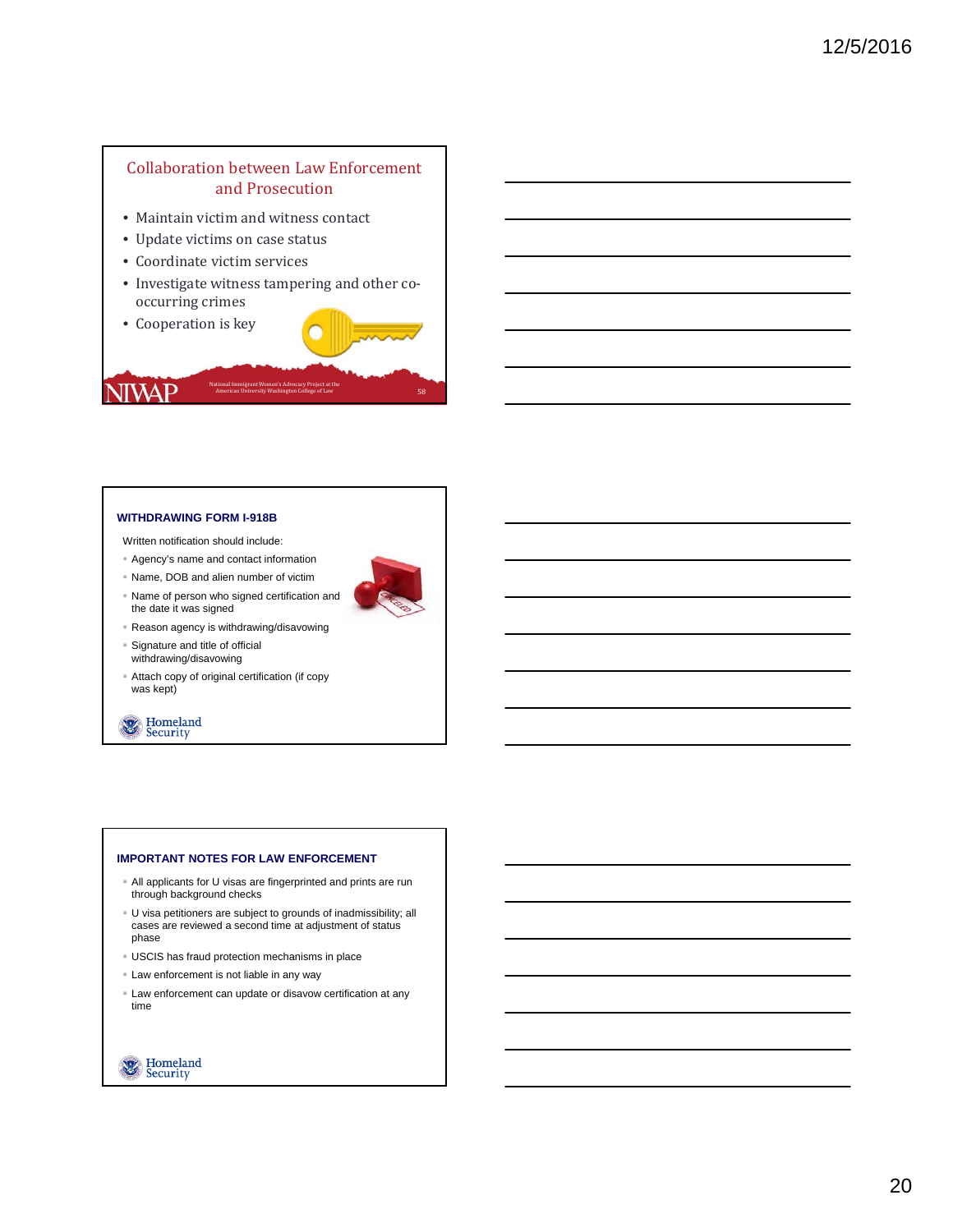

# **HOW TO CONTACT U.S. Citizenship and Immigration Services**

**To request information about your case, write** 

**to:<br>USCIS Vermont Service Center**<br>Attn: Humanitarian Division<br>75 Lower Welden Street<br>St. Albans, VT 05479

**Hotline for Attorneys/Representatives only:**  802-527-4888

**E-mail for Attorneys/Representatives only:**<br>HotlineFollowUpI918I914.vsc@uscis.dhs.gov (T &<br>U) HotlineFollowUpI360.vsc@uscis.dhs.gov<br>(VAWA)

**USCIS Public Engagement Division E-mail:** T\_U\_VAWATraining@uscis.dhs.gov

# **NIVAP**

## **RESOURCES**

**DHS Blue Campaign Resources:** www.dhs.gov/blue-campaign www.dhs.gov/humantrafficking **E-mail**: BlueCampaign@dhs.gov

**USCIS Online Information on T and U visas and VAWA:**<br><u>www.uscis.gov/humanitarian</u><br><u>https://egov.uscis.gov/cris/processTimesDisplayInit.do</u> (processing times)

**For law enforcement:** 

DHS T and U visa Law Enforcement Resource Guide,<br>https://www.dhs.gov/sites/default/files/publications/U-and-T-Visa-Law-<br>Enforcement-Resource%20Guide\_1.4.16.pdf;<br>https://www.uscis.gov/tools/resources/information-law-enforce

judges

# **NIVAP**

21